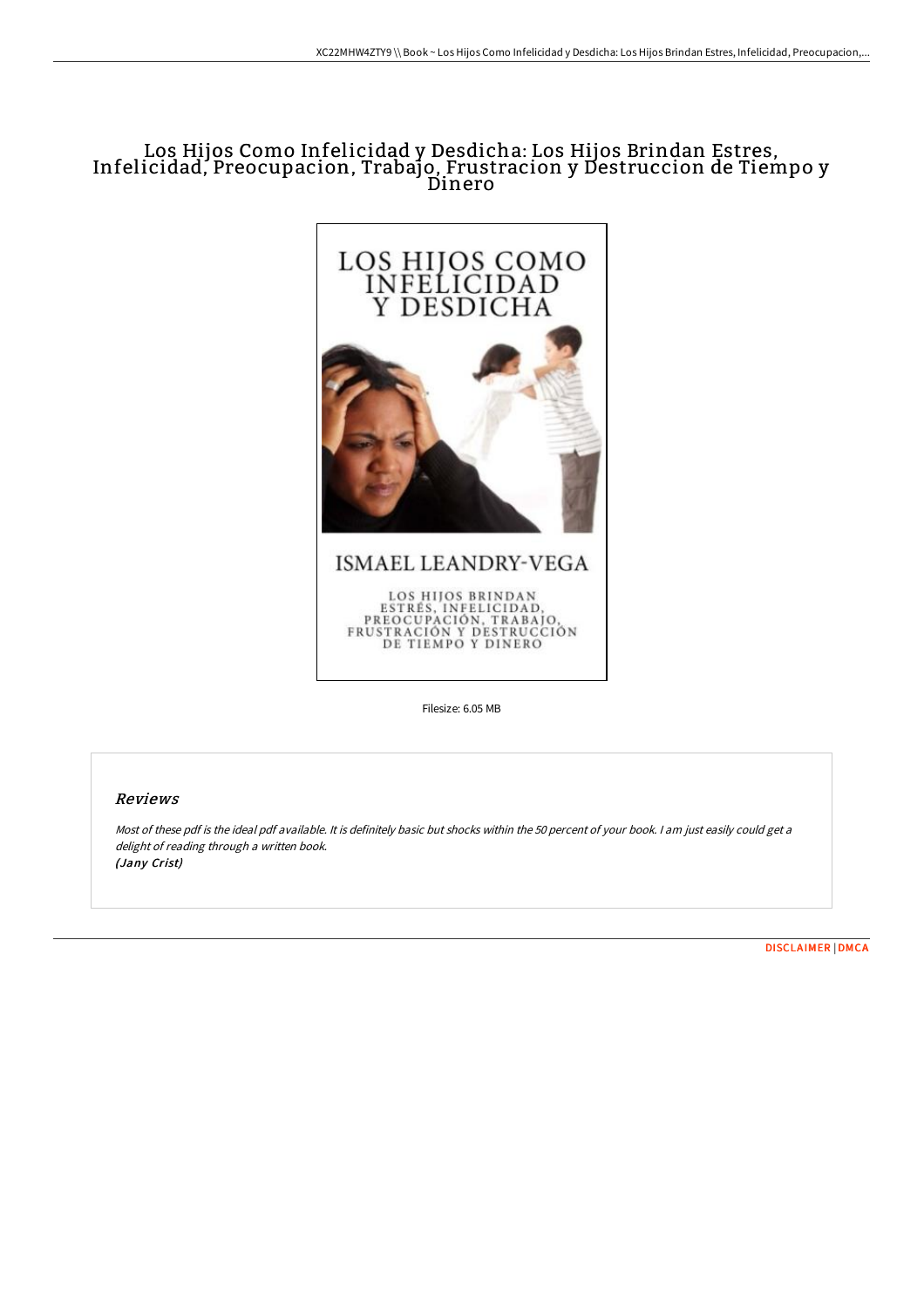## LOS HIJOS COMO INFELICIDAD Y DESDICHA: LOS HIJOS BRINDAN ESTRES, INFELICIDAD, PREOCUPACION, TRABAJO, FRUSTRACION Y DESTRUCCION DE TIEMPO Y DINERO



Paperback. Book Condition: New. This item is printed on demand. Item doesn't include CD/DVD.

Read Los Hijos Como Infelicidad y Desdicha: Los Hijos Brindan Estres, Infelicidad, [Preocupacion,](http://techno-pub.tech/los-hijos-como-infelicidad-y-desdicha-los-hijos-.html) Trabajo, Frustracion y Destruccion de Tiempo y Dinero Online Download PDF Los Hijos Como Infelicidad y Desdicha: Los Hijos Brindan Estres, Infelicidad, [Preocupacion,](http://techno-pub.tech/los-hijos-como-infelicidad-y-desdicha-los-hijos-.html) Trabajo, Frustracion y Destruccion de Tiempo y Dinero